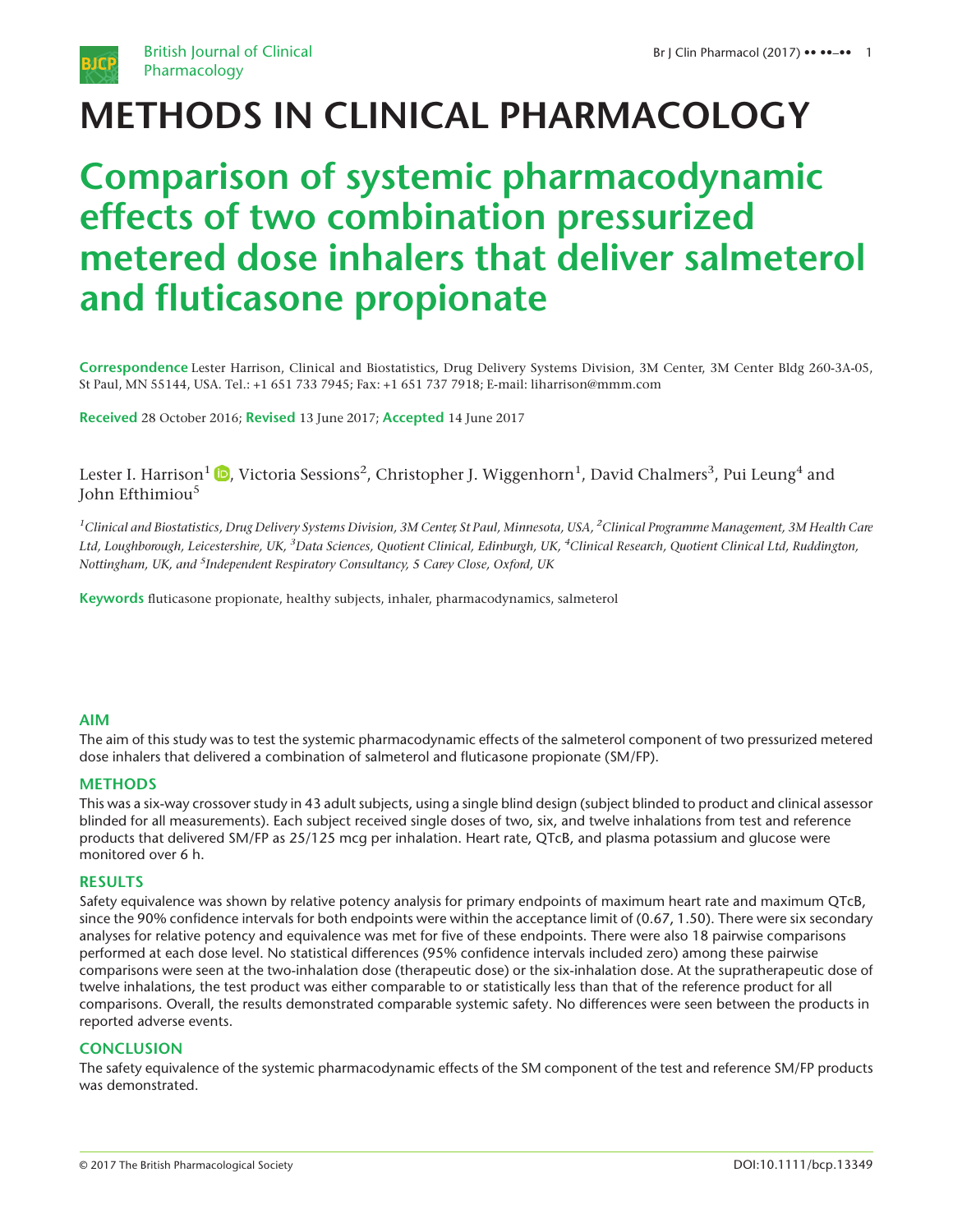

#### WHAT IS ALREADY KNOWN ABOUT THIS SUBJECT

- A pressurized metered dose inhaler (pMDI) combination product of salmeterol/fluticasone propionate (SM/FP) has recently been approved in the UK as therapeutically equivalent to the innovator product.
- Pharmacodynamic study is frequently conducted to supplement pharmacokinetic data in EU therapeutic equivalence regulatory submissions of inhalation products.

#### WHAT THIS STUDY ADDS

- This research describes a safety equivalence study that was pivotal in the approval of a new SM/FP inhalation product.
- Results of this clinical study demonstrated the equivalent safety of the SM component of a new pMDI combination product of SM/FP with that of the innovator pMDI combination product.

## Introduction

A combination product of the long-acting **beta-2 agonist** salmeterol and the glucocorticoid fluticasone **propionate** (SM/FP) in an HFA-143a-containing pressurized metered dose inhaler (pMDI) was approved for the treatment of patients with asthma in the UK in 2000. A subsequent product (test product) was approved in May 2015 as the first HFA-134a-containing pMDI of SM/FP in the UK that used the Committee for Medicinal Products for Human Use Guideline on the Requirements for Clinical Documentation for Orally Inhaled Products (EMA-OIP Guideline) [1] to demonstrate therapeutic equivalence to the reference product. Prior attempts to develop a SM/FP combination product as a pMDI [2] or as a dry powder inhaler [3], had been unsuccessful.

The purpose of this article is to report on the results of a pivotal systemic pharmacodynamic study that was part of this test product approval. Studies to document the in vitro pharmaceutical performance (which showed comparable performance for most measures) and in vivo bioequivalence of the test product (which showed bioequivalence for most measures) are presented elsewhere [4, 5].

According to the EMA-OIP Guideline [1], bioequivalence of the test and reference products must be demonstrated for the pharmacokinetic parameters of maximum plasma concentration  $(C_{\text{max}})$  and area under the plasma concentration vs. time curve (AUC) for each drug of a combination product. The pharmacokinetic programme conducted on each of two strengths of the SM/FP test product (25/125 and 25/250) included the examination of the systemic absorption of product in the presence of oral charcoal, in the absence of charcoal, and when administered with a holding chamber. Bioequivalence of FP was established, but there were a few instances where a pharmacokinetic parameter for SM was slightly above the 125% confidence interval acceptance limits for the bioequivalence parameter ( $C_{\text{max}}$  of 126% (low strength),  $C_{\text{max}}$  of 130% (high strength), AUC of 133% (low strength)). In a Scientific Advisory Meeting with the Medicines and Healthcare products Regulatory Agency (MHRA), it was agreed that demonstration of the safety of the SM levels of the test products would be required and that a pharmacodynamic relative potency assessment would be an acceptable method for investigating equivalence with respect to the systemic safety of SM. Relative potency, defined as the ratio of the potency of the test product to that of the reference product, reflects the relationship between the dose response curves of the test and reference products. The EMA-OIP Guideline states "Therapeutic equivalence in respect of safety should be demonstrated by investigation of bioequivalence based on pharmacokinetic data, relevant cardiovascular, biochemical and physiological parameters, and monitoring of adverse events." With regard to SM, it was proposed that pharmacodynamic equivalence with respect to safety could be assessed with the following endpoints: the maximum change from baseline for the cardiovascular parameters of heart rate and QTcB and for the biochemical parameters of potassium (greatest decrease from baseline) and glucose (maximum change from baseline). The selection of these endpoints was based on literature studies which demonstrated that these measurements are able to show a dose response with SM [6–8]. The MHRA agreed with these endpoints and further recommended that the measurement of relative potency for these endpoints should be conducted for the pair of doses which lay on the steepest linear portion of the dose response curve, to maximize the sensitivity of the analysis.

This report describes a systemic pharmacodynamic study that was designed to examine the safety criteria discussed above for the SM component of the test product in healthy subjects. Although the EMA-OIP Guideline suggests that systemic pharmacodynamic studies should include patients with asthma, the MHRA agreed at a Scientific Advice Meeting with the sponsor that if adequate justification could be provided, healthy adult subjects would be a suitable population for this study [9]. There are several advantages of using healthy subjects for a pharmacodynamic study with respect to safety. Healthy subjects are a more homogeneous population and can be selected as naïve to both drugs, avoiding confounding use of non-study-related drugs. Healthy subjects are also better able to inhale the medication than patients with asthma, aiding generation of a homogeneous data set. Since pharmacodynamic equivalence is relative and depends on the same baseline characteristics from week-to-week, a better and more reliable comparison could be obtained with healthy subjects. This rationale was discussed with the MHRA at the Scientific Advice Meeting on 8 September 2010, and it was agreed that healthy subjects would be a suitable population.

## **Methods**

#### **Products**

The test product was Sirdupla™ manufactured by 3M UK Plc (UK) and marketed by Mylan N.V. (UK). The reference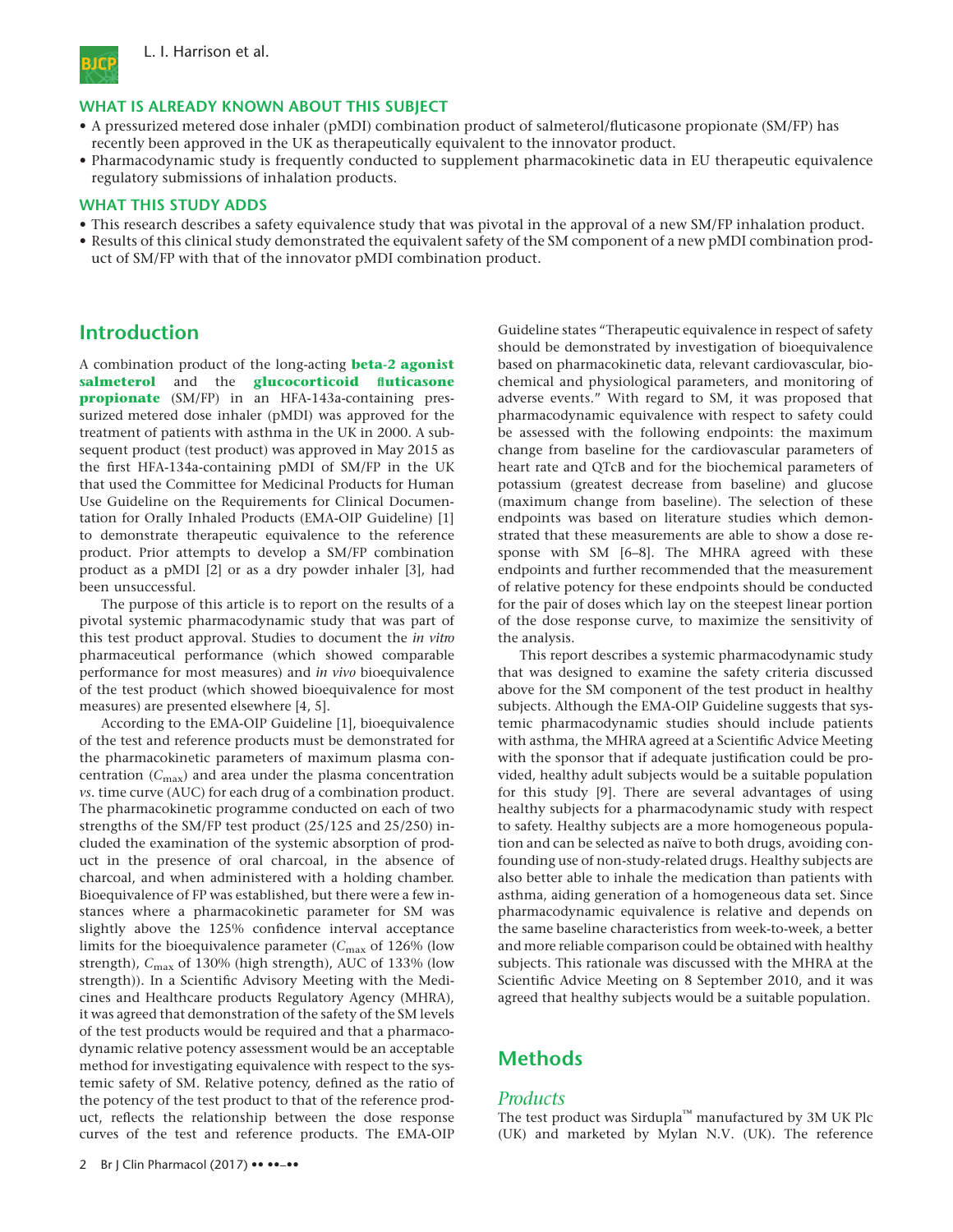## Subjects

Inclusion criteria. Healthy, non-smoking male and female subjects, aged 18–55 years (inclusive) with a forced expiratory volume in 1 s of ≥85% of predicted normal and a body mass index of 22–27 kg m<sup>-2</sup> (males) or 19–24 kg m<sup>-2</sup> (females) met the inclusion criteria. All subjects were required to be using an adequate method of contraception from admission through 12 weeks after last administration.

Exclusion criteria. Exclusion criteria were evidence or history of clinically significant abnormalities or disease or chronic respiratory disorders, taking of any non-prescription (except paracetamol) or prescription (except contraceptives) medication within 2 or 4 weeks prior to dosing, respectively, and females being pregnant, nursing or lactating.

## **Ethics**

The protocol was reviewed and approved by an Independent Ethics Committee and by the MHRA. The study was conducted in accordance with the ethical principles of the Declaration of Helsinki and the International Conference on Harmonisation Guidance for Good Clinical Practice. All subjects were required to give written informed consent. The trial was registered on Clinicaltrials.gov (NCT02232087).

## Study design

This was a single-centre, six-period, randomized, crossover study in healthy subjects. Each dose period was separated by 5–14 days. The study was conducted using a single blind design (subject blinded to device and clinical assessor blinded for all measurements). A double-dummy design was not possible because of the inability to prepare a placebo pMDI matching the reference product. However, impartiality of the data collection/analysis was maintained as a label was wrapped around the inhaler actuator to hide each product logo in order to blind the subject to the identity of the inhaler being administered, and all study assessments following dosing were performed by clinic staff who did not participate in the dosing during any study period and who were therefore blind to the treatment.

Each subject was trained in the proper breathing and device use techniques and received doses of two, six, and twelve inhalations from both test and reference products that delivered 25 mcg SM and 125 mcg FP per inhalation. For a successful dose to provide evaluable pharmacodynamic (PD) data, a subject had to demonstrate good inhalation technique as instructed with no visible aerosol cloud for both inhalations of the two-inhalation dose, for at least five of the inhalations for the six-inhalation dose, and for at least ten of the inhalations for the twelve-inhalation dose.

Electrocardiogram (ECG) heart rate and QTcB interval (applying Bazett's correction for heart rate) were measured at 30 min pre-dose and at 0.25, 0.5, 0.75, 1, 1.5, 2, 3, 4, 5, and 6 h post-dose. Plasma potassium and glucose levels were



measured at 60 and 30 min pre-dose and at 0.5, 1, 2, 4, and 6 h post-dose.

The primary endpoints for each subject were maximum heart rate and maximum QTcB interval over 0–6 h post-dose adjusted for baseline. The secondary endpoints (adjusted for baseline) for each subject were heart rate and QTcB intervals at 15 and 30 min and 1 h post-dose; plasma potassium level at 4 and 6 h post-dose, and minimum plasma potassium level over 0–6 h post-dose; plasma glucose level at 30 min and 1 h post-dose, and maximum plasma glucose level over 0–6 h post-dose, and area under the curve from time zero to 6 h (AUC 0–6 h) for heart rate, QTcB, plasma potassium and glucose levels.

### Assessments

Twelve-lead electrocardiograms (ECGs) were recorded in triplicate, approximately 2–4 min apart, and the average of these ECG measurements served as each subject's recorded heart rate and QTcB values. Plasma concentrations of potassium and glucose were measured using standard clinical chemistry tests.

## Safety

Adverse events were recorded throughout the study by investigator questioning and by spontaneous reporting. Clinical chemistry and haematology parameters were assessed at screening and at the last visit of each subject. Vital signs (systolic and diastolic blood pressure and heart rate measurements) were measured prior to every dose. Recordings of 12-lead ECG (QT interval, QTcB interval, PR interval, QRS interval and heart rate) were measured at screening and over 6 h during all study days.

## Number of subjects planned

It was planned to enrol 48 subjects into the study, in order to obtain data from approximately 42 evaluable subjects for the primary PD analysis. An evaluable subject for relative potency analyses was defined as having provided data for the primary parameters at all three dose levels of both the test and reference products. Assuming similar variability to that of similar internal studies and a true test vs. reference relative potency of 1.1, at least 42 evaluable subjects were considered sufficient to have approximately 90% power to conclude relative potency, i.e., 90% confidence intervals (CIs) for relative potency of the primary endpoints to be contained within the acceptance limit of (0.67, 1.50). Replacement of discontinued subjects was permitted to achieve the required number of evaluable subjects.

## Statistical analyses

Relative potency. A two-step analysis was performed to determine the best doses pairs to assess the estimates of relative potency. In the first step, a mixed model analysis of variance (ANOVA) was performed for each pairwise selection of doses with baseline value (pre-dose on the visit in question), treatment (test or reference product), sequence, visit, dose on a log scale, and the interaction of log dose and treatment as fixed effects and subject within sequence as a random effect. The test of parallelism (i.e. the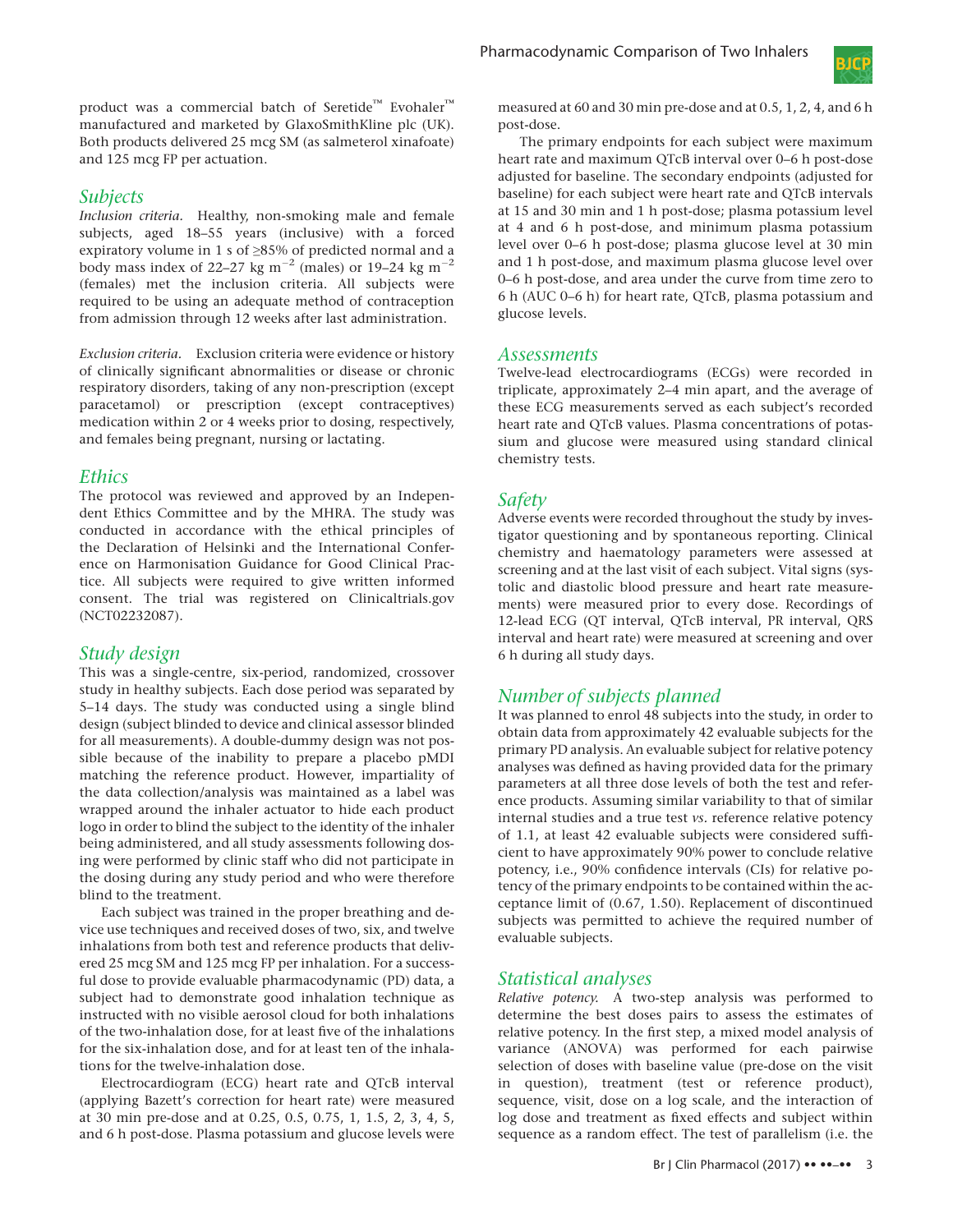

treatment by log dose interaction) of the dose pairs for the test and reference products was assessed and a P-value of ≥0.10 was required. The interaction terms for all pairwise dose comparisons were non-significant (i.e. the P-value for the interaction term for all dosing pairs was  $\geq 0.10$  for all parameters). Therefore a second analysis of variance was performed removing the interaction term from the model. This second analysis tested the additional assumptions necessary for determination of relative potency. These assumptions were a significant dose response, i.e. the Pvalue for log dose was ≤0.05 between at least one pairwise selection of doses, and a non-significant difference between test and reference treatments was required, i.e. the P-value for the test treatment had to be  $\geq 0.05$  for that pairwise selection of doses.

The measurement of relative potency was conducted for the pair of doses which met the above criteria and lay on the steepest linear portion of the dose–response curve. The log estimate of relative potency (log ρ) was obtained as the ratio of the estimated treatment effect as measured by the difference in the intercepts of the parallel lines ( $\beta$ <sub>2</sub>) divided by the estimate of the common slope for log dose  $(β<sub>1</sub>)$ :

$$
log\ \rho = \beta_2/\beta_1.
$$

The 90% CI for the log of relative potency was estimated based on Fieller's theorem [10]. The estimated relative potency and its 90% CI was then calculated by exponentiation of the log of relative potency and its CI. The potency of the test and reference product for a PD parameter was considered equivalent if the 90% CI for the estimate of relative potency was completely contained within the limits of 0.67–1.50.

Pairwise comparisons. For each dose, the 95% CIs for the mean difference in the change from baseline for the test product vs. the reference product were calculated for all primary and secondary PD endpoints. PD parameters were analysed using a mixed model analysis of covariance (ANCOVA) in order to obtain the treatment comparisons for each dose. The model included treatment (i.e. test or reference product), sequence, visit, dose as a categorical variable, interaction of treatment and dose and the baseline value (pre-dose) as fixed effects and subject nested within sequence as a random effect. Point estimates, P-values and 95% CIs for the mean difference between test and reference products at each dose level were constructed using the error variance obtained from the ANCOVA. No statistical difference was observed in a pairwise comparison if the 95% CI included zero.

The relative potency analysis used data from subjects who had evaluable data for both the test and reference products for each of the doses relating to a dosing pair (i.e. two and twelve inhalations; two and six inhalations; or six and twelve inhalations). The response scale ANCOVA included all subjects who had evaluable PD data for both test and reference products for at least one dose level. Between 41 and 44 subjects met this criteria for each evaluation.

## 4 Br J Clin Pharmacol (2017) •• ••–••

## Nomenclature of targets and ligands

Key protein targets and ligands in this article are hyperlinked to corresponding entries in http://www. guidetopharmacology.org, the common portal for data from the IUPHAR/BPS Guide to PHARMACOLOGY [11], and are permanently archived in the Concise Guide to PHARMA-COLOGY 2015/16 [12, 13].

## **Results**

## Population

Overall, 52 subjects, including four replacement subjects, were randomized into the study. Nine subjects (17.3%) were discontinued from the study. Three subjects withdrew consent, three subjects were discontinued due to poor inhalation technique, two subjects had a QTc interval >500 ms (a protocol subject withdrawal criterion), and one subject discontinued due to adverse events. The remaining 43 subjects completed the study and received all three dose administrations of both study products.

The relative potency analysis used data from subjects who had evaluable data for both the test and reference products for each of the doses relating to a dosing pair (i.e. two and twelve inhalations; two and six inhalations; or six and twelve inhalations). The response scale ANCOVA included all subjects who had evaluable PD data for both test and reference products for at least one dose level. One additional subject was excluded from one analysis because of physical activity that inadvertently affected the ECG evaluation. The data from at least 41 subjects and up to 44 subjects met the acceptance criteria and were included in each parameter analysis.

## Response profiles

The pharmacodynamic responses between the test and reference products for heart rate, QTcB, plasma potassium level and plasma glucose level were comparable over the 6 h evaluation interval. No apparent difference in the test and reference responses for any dose at any time point was seen. For the evaluation of the response profiles, all available data were included. Thus, 43 subjects were included for the two inhalations dose of both products, 44 subjects were included for the six inhalations and twelve inhalations dose of the test product and the twelve inhalations dose of the reference product, and 45 subjects were included in the six inhalations dose of the reference product. Figure 1 shows results for heart rate and QTcB, and Figure 2 shows results for plasma concentrations of potassium and glucose.

### Relative potency

The two-step analysis allowed the identification of the possible dose pairs to assess the estimates of relative potency and the selection of the dose pair with the steepest dose response. An example of the two-step analysis for the primary parameters is given in Table 1. Dose-related increases in heart rate, QTcB and plasma glucose, and decreases in plasma potassium were noted following treatment with both test and reference products as indicated by at least one pair of doses achieving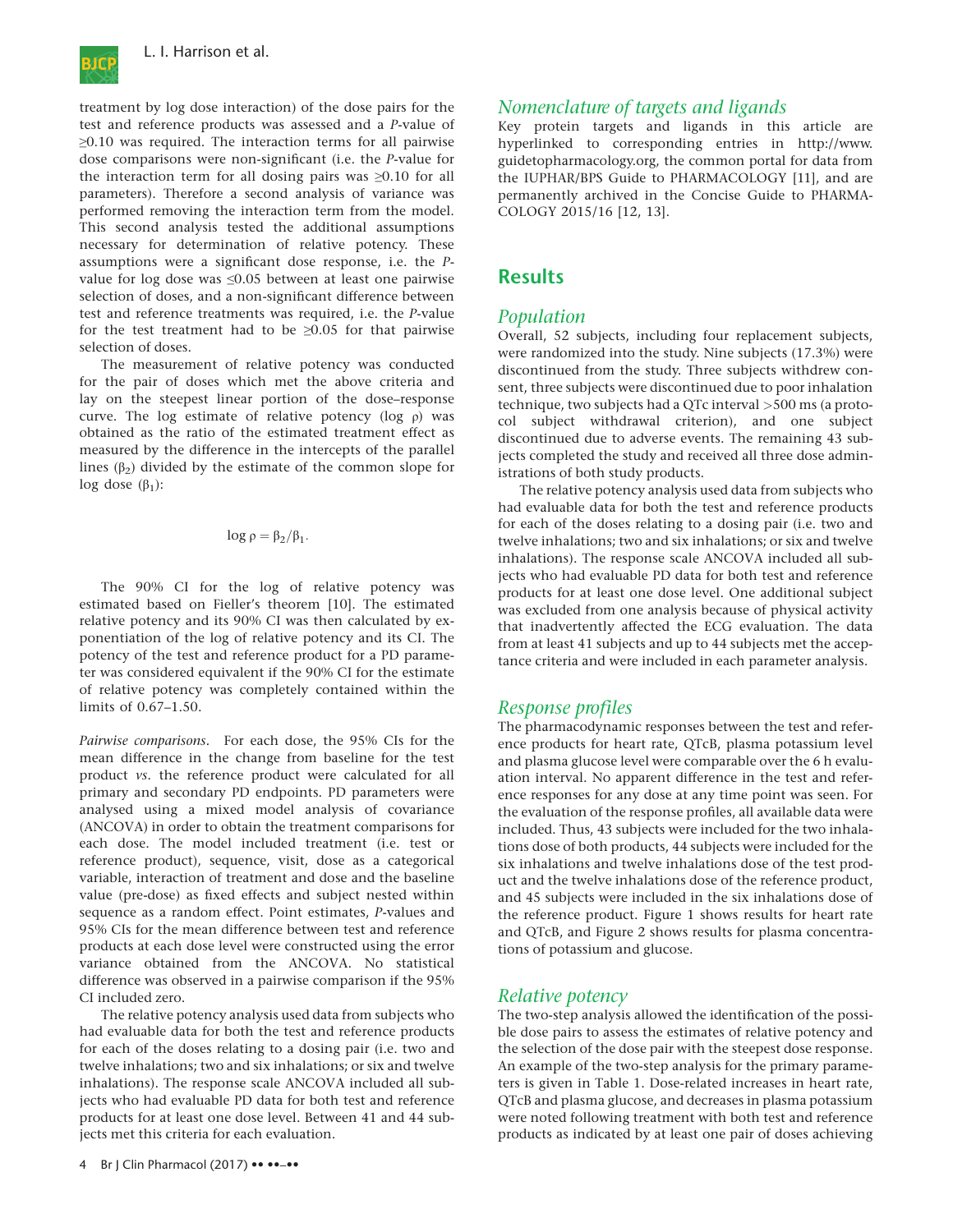



#### Figure 1

Heart rate and QTcB values (mean ± SE) in subjects given doses of 2, 6 and 12 inhalations. Dashed lines = test product; solid lines = reference product

 $P < 0.001$  for the log dose term in the ANCOVA (i.e. statistically significant dose response).

Equivalence was demonstrated by the relative potency analysis of both primary endpoints of maximum heart rate and maximum QTcB (Table 2). There were six secondary analyses for relative potency and equivalence was met for five of the six secondary endpoints. Equivalence was not demonstrated for maximum plasma glucose concentration; however, this result was not necessarily indicative of a systematic difference between test and reference products on plasma glucose as the relative potency for plasma glucose AUC (0–6 h) met the equivalence criteria.

#### Clinical endpoint pairwise comparisons

There were 18 pairwise comparisons performed at each dose level. Table 3 presents the results for all doses. The table shows that no statistical difference was seen for any comparison at the recommended therapeutic two inhalations dose. Similarly, no statistical differences among these pairwise comparisons were seen at the six inhalations dose.

Only at the supratherapeutic dose of twelve inhalations were statistical differences observed, but only for six of the eighteen pairwise comparisons (Table 3). For each comparison, the test product was statistically less than that of the reference product.

### Safety

Twenty-two subjects (42.3%) experienced at least one adverse event (AE) during the study and 19 subjects (36.5%) experienced an AE related to a study product. There were no serious AEs. Three subjects (5.8%) had AEs that led to discontinuation. Two of the subjects were discontinued due to prolonged QT interval (pre-specified in the protocol), one subject after dosing with twelve inhalations of test product and one subject after dosing with twelve inhalations of reference product; and one subject discontinued due to unrelated AEs of headache and upper respiratory tract infection after dosing with two inhalations of reference product.

One subject (2.1%) had a severe AE of presyncope approximately 2 h after receiving six inhalations of test product,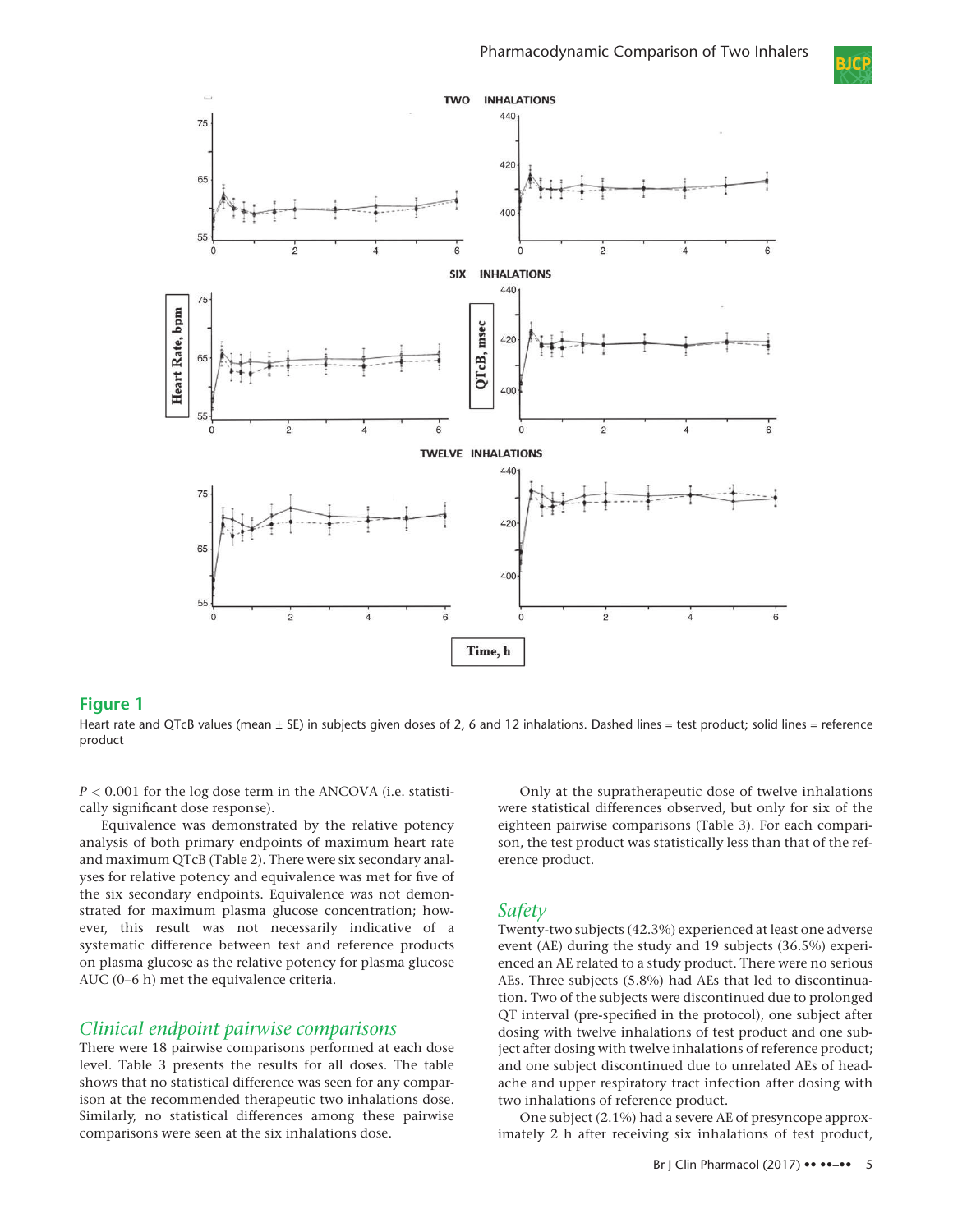**MGT** 



### Figure 2

Plasma concentrations of potassium and glucose (mean ± SE) in subjects given doses of 2, 6 and 12 inhalations. Dashed lines = test product; solid lines = reference product

### Table 1

Two-step analysis to determine the best dose pairs to assess the estimates of relative potency for the primary parameters

| <b>Primary</b><br>parameter | <b>Test N</b> | <b>Ref N</b> | Dose pair,<br><b>inhalations</b> | <b>P-value treatment</b><br>by log dose | P-value dose<br>response | <b>P-value treatment</b><br>difference | <b>Steepness of</b><br>dose response |
|-----------------------------|---------------|--------------|----------------------------------|-----------------------------------------|--------------------------|----------------------------------------|--------------------------------------|
| <b>Maximum</b>              | 42            | 42           | 2 and $6$                        | 0.70                                    | < 0.001                  | 0.51                                   | 0.1809                               |
| heart rate                  | 43            | 43           | 2 and 12                         | 0.38                                    | < 0.001                  | 0.34                                   | 0.1403                               |
|                             | 42            | 42           | 6 and $12^a$                     | 0.66                                    | < 0.001                  | 0.13                                   | 0.3181                               |
| <b>Maximum</b>              | 42            | 42           | 2 and $6^a$                      | 0.81                                    | < 0.001                  | 0.65                                   | 0.1110                               |
| QTcB                        | 43            | 43           | 2 and 12                         | 0.12                                    | < 0.001                  | 0.32                                   | 0.0637                               |
|                             | 42            | 42           | 6 and 12                         | 0.15                                    | < 0.001                  | 0.19                                   | 0.1094                               |

<sup>a</sup>Dose pair selected for dose response

which was assessed as possibly related; and one subject (2.1%) had an unrelated AE of moderate severity (upper respiratory tract infection) 10 days after receiving two inhalations of reference product; this subject was discontinued before receiving the next dose due to AEs of headache and upper respiratory infection. All other AEs were mild in severity.

The incidences of AEs and study product-related AEs were similar for the test and reference products at each dose level and there were no notable differences between the test and reference products. There was a notable dose-related trend in the incidence of AEs. For both products, the incidence of study product-related AEs increased with the number of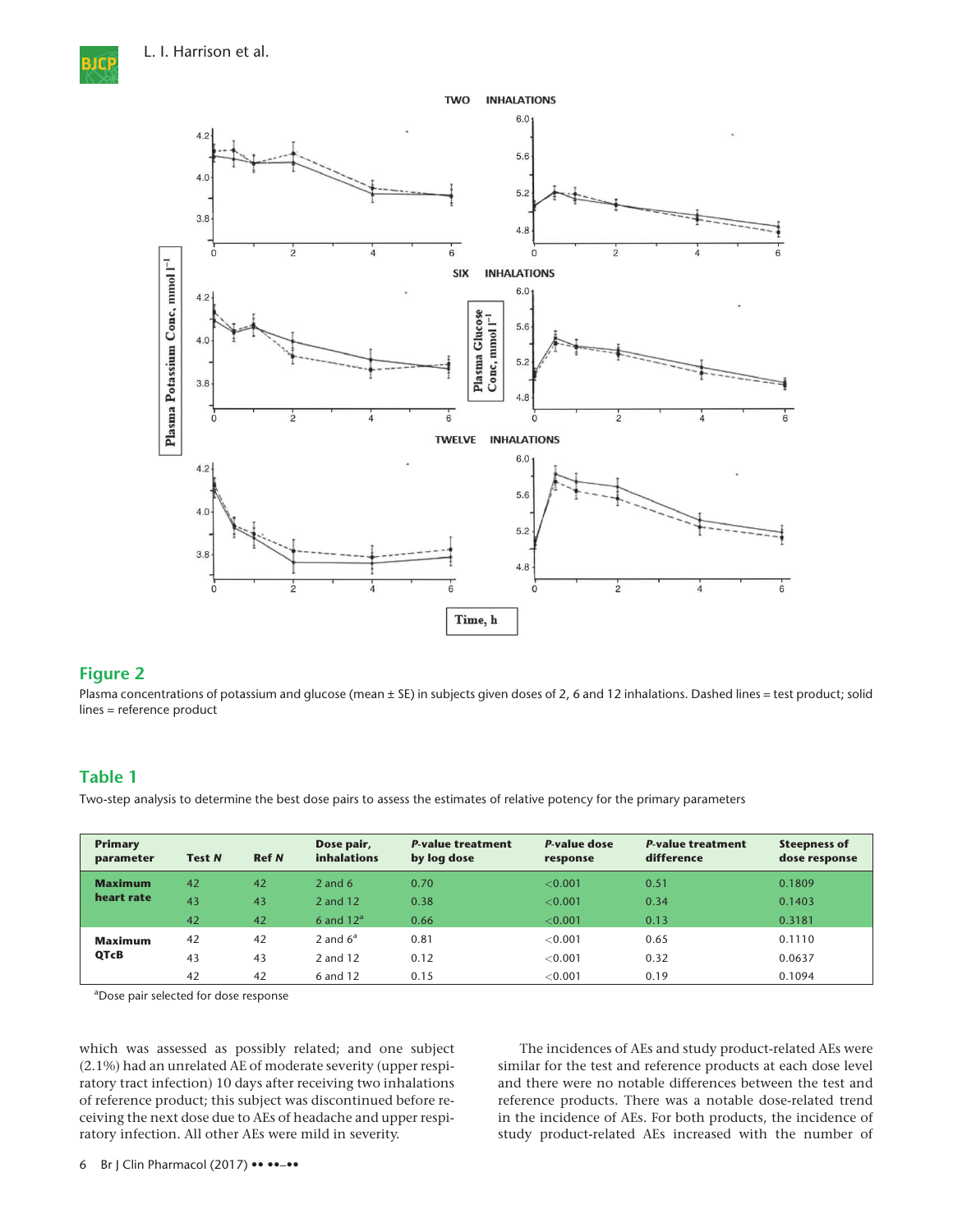

## Table 2

Relative potency analyses of the primary and secondary endpoints

| <b>Endpoint</b>  | <b>Parameter</b>   | Dose pair<br>(inhalations) | <b>Relative</b><br>potency | 90% CI         |
|------------------|--------------------|----------------------------|----------------------------|----------------|
| <b>Primary</b>   | Maximum heart rate | 6 and 12                   | 0.8619                     | 0.7209, 1.0128 |
|                  | Maximum QTcB       | 2 and $6$                  | 1.0760                     | 0.8206, 1.4238 |
| <b>Secondary</b> | AUC heart rate     | 6 and 12                   | 0.8665                     | 0.7304, 1.0122 |
|                  | AUC OTcB           | $2$ and 6                  | 1.0279                     | 0.8266, 1.2809 |
|                  | Minimum potassium  | 6 and 12                   | 1.0020                     | 0.8152, 1.2314 |
|                  | AUC potassium      | 6 and 12                   | 1.0056                     | 0.7526, 1.3451 |
|                  | Maximum glucose    | 6 and 12                   | 0.8000                     | 0.6255, 0.9808 |
|                  | AUC glucose        | 6 and 12                   | 0.8349                     | 0.6814, 0.9973 |

inhalations. Overall, the most commonly reported AEs were headache, dizziness, feeling hot and nervousness, which were all reported by three or more subjects during the study.

No laboratory test results or vital signs measurements were considered clinically significant and reported as AEs.

# **Discussion**

The goal of this study was to demonstrate the safety of the SM component of the SM/FP test product and ultimately to support the SM pharmacokinetic data that did not meet the bioequivalence acceptance criteria. EMA-OIP Guideline specifies that safety must be established by demonstrating that the safety parameters of the test product are either comparable to or less than the corresponding reference product parameters. The EMA-OIP Guideline suggests two analyses to fulfil this safety requirement for a PD study. First the relative potency must show equivalence, and in this study equivalence was established for both primary endpoints and for five of the six secondary endpoints. Secondly, the clinical endpoint comparisons demonstrate comparability, and again comparability (i.e. no statistical difference) was seen for all pairwise comparisons at the therapeutic dose of two inhalations or at six inhalations, and was comparable or less than that of the reference product at twelve inhalations.

Thus, the present pharmacodynamic study was successful in demonstrating that the SM component of the combination SM/FP product delivered via a new pMDI test product is not associated with increased systemic PD effects compared with that delivered by the reference pMDI. By demonstrating equivalent safety of the SM component, these results supplemented the in vivo pharmacokinetic bioequivalence data and, taken together with the in vitro data, formed an acceptable approval package to establish the therapeutic equivalence of the test product to the reference SM/FP pMDI product.

It is assumed that the pharmacodynamic and safety effects observed in this study were primarily due to the effects of SM in the products [14]. At the therapeutic dose of two inhalations, 50 mcg SM was delivered and the observed systemic pharmacodynamic effects (heart rate, QTcB interval, plasma potassium and plasma glucose) of both the test and

reference products were expected based on the known pharmacology of SM and were found to be equivalent. At higher doses the test product produced the expected dose-related beta-agonist pharmacodynamic effects; these effects were either comparable to or slightly less than those produced by the reference product. Given that pharmacokinetic studies have shown that the systemic absorption of the SM component of the test product produced blood levels that were bioequivalent to or in a few cases higher than that of the reference product, any observations of lower PD effects with the test product could not be due to lower SM absorption. It therefore seems reasonable to conclude that the test product was as safe and well-tolerated as the reference product based on the PD measurements of this study. The present study appears narrow in focus and ignores the contributions of FP. However, for product approval, the EMA-OIP Guidance only requires the demonstration of bioequivalence in pharmacokinetic studies of each strength under several conditions (with charcoal, without charcoal, and with the assistance of a holding chamber). Failing to meet the bioequivalence acceptance criteria for either component of a combination product could require additional PD study; in the present case a few SM bioequivalence measures were slightly higher than the upper limit of the acceptance criteria, raising issues of safety for the SM component. The present study's objective was to evaluate any safety concerns of these SM plasma levels and was designed in consultation with the MHRA. As there were no safety concerns with the FP component, PD effects contributed by FP were not considered in the study design.

It is recognized that this pharmacodynamic study included healthy subjects rather than patients with asthma. The selection of healthy subjects rather than a patient group for a PD study has been debated in scientific/regulatory meetings and the consensus (but not uniform agreement) is that the best design to discriminate product differences when comparing equivalence is to include healthy subjects as they are the less variable pharmacokinetic population than patients with compromised lung function and are therefore the preferred study population [8, 15].

In conclusion, this study has demonstrated the equivalent safety of the systemic pharmacodynamic effects of the SM component of the test and the reference SM/FP products.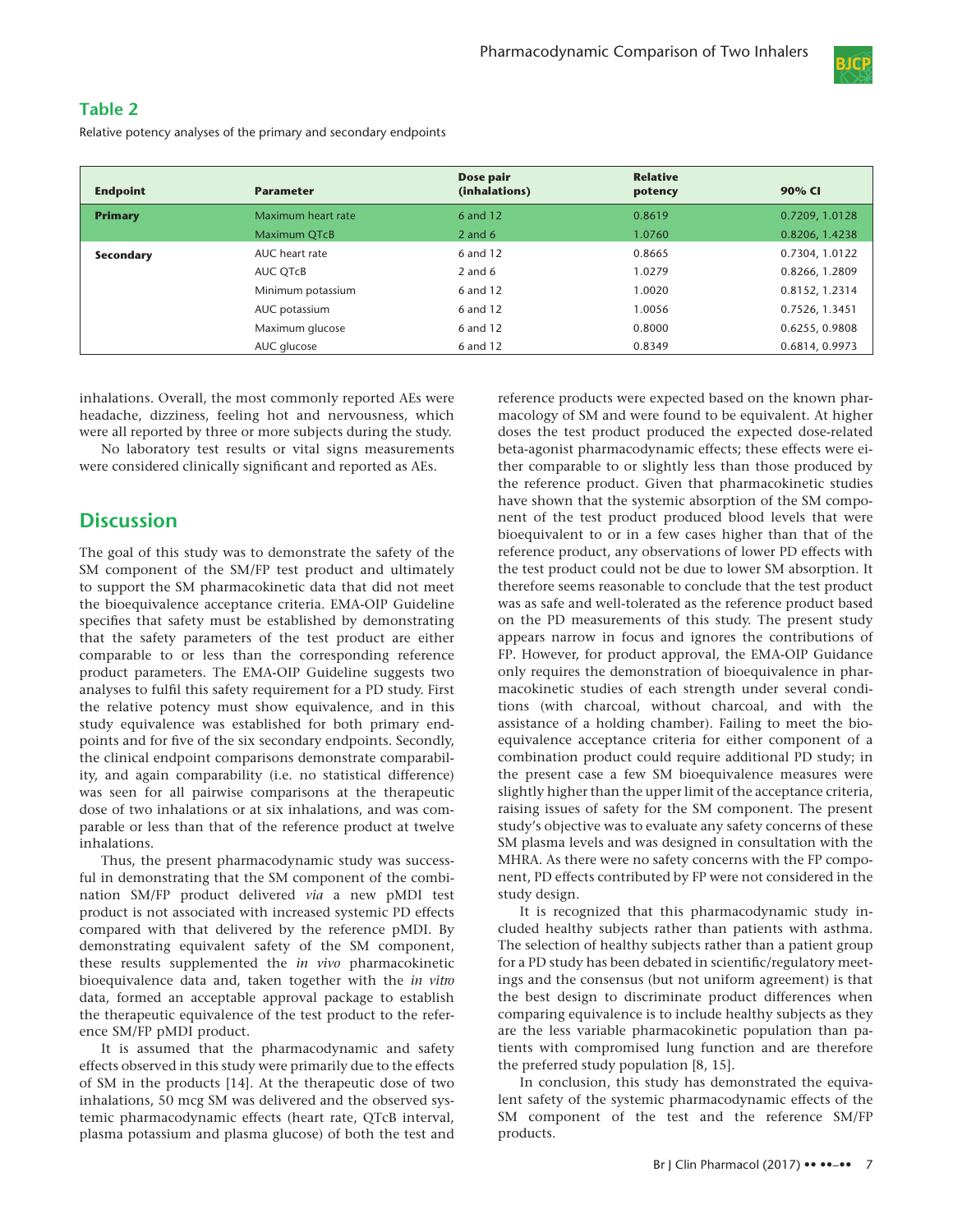

| Parameter                                                       | Dose <sup>a</sup> | Diff <sup>b</sup> | 95% CI            | P-value | Compar-<br>ability | Parameter                                    | Dose <sup>a</sup> | <b>Diff<sup>b</sup></b> | 95% CI              | P-value | Compar-<br>ability |
|-----------------------------------------------------------------|-------------------|-------------------|-------------------|---------|--------------------|----------------------------------------------|-------------------|-------------------------|---------------------|---------|--------------------|
| <b>Heart Rate at</b>                                            | $\mathbf{\Omega}$ | $-0.6$            | $-2.5, 1.4$       | 0.55    | Yes                | AUC QTcB over                                | $\mathbf{\Omega}$ | $-0.27$                 | $-21.99, 21.46$     | 0.98    | Yes                |
| 15 min (bpm)                                                    | 6                 | $-0.6$            | $(-2.5, 1.3)$     | 0.53    | Yes                | $0 - 6 h$ (ms $\cdot h$ )                    | P                 | $-0.68$                 | $-22.39, 21.02$     | 0.96    | Yes                |
|                                                                 | 12                | $-2.5$            | $-4.5, -0.6$      | 0.011   | $\frac{1}{2}$      |                                              | $\mathbf{\Omega}$ | 19.28                   | $-40.90, 2.34$      | 0.08    | Yes                |
| <b>Heart Rate at</b>                                            | $\sim$            | $\circ$           | $(-2.2, 2.1)$     | 0.97    | Yes                | Plasma potassium                             | $\sim$            | 0.01                    | $(-0.09, 0.12)$     | 0.79    | Yes                |
| 30 min (bpm)                                                    | o                 | $-1.2$            | $(-3.4, 0.9)$     | 0.27    | Yes                | at 4 h (mmol $I^{-1}$ )                      | $\circ$           | $-0.06$                 | $(-0.17, 0.04)$     | 0.25    | Yes                |
|                                                                 | $\overline{12}$   | $-4.2$            | $(-6.4, -2.1)$    | 0.001   | $\frac{1}{2}$      |                                              | $\overline{12}$   | 0.02                    | $(-0.09, 0.13)$     | 0.71    | Yes                |
| <b>Heart Rate at</b>                                            | $\mathbf 2$       | $\circ$           | $-2.1, 2.2$       | 0.96    | Yes                | Plasma potassium                             | $\mathbf{\Omega}$ | $-0.02$                 | $-0.13, 0.09$       | 0.72    | Yes                |
| 1 h (bpm)                                                       | $\circ$           | $\overline{a}$    | $(-4.2, 0.1)$     | 0.063   | Yes                | at 6 h (mmol l $^{-1}$ )                     | $\circ$           | $\circ$                 | $(-0.11, 0.11)$     | 0.99    | Yes                |
|                                                                 | $\overline{12}$   | $-1.3$            | $-3.5, 0.8$       | 0.23    | Yes                |                                              | $\mathbf{\Omega}$ | 0.04                    | $-0.07, 0.15$       | 0.5     | Yes                |
| Maximum Heart Rate                                              | $\sim$            | $-0.2$            | $(-2.6, 2.2)$     | 0.87    | Yes                | Minimum plasma                               | $\sim$            | 0.04                    | $(-0.03, 0.10)$     | 0.26    | Yes                |
| over 0-6 h (bpm)                                                | $\circ$           | $-0.9$            | $(-3.3, 1.5)$     | 0.45    | Yes                | $0 - 6$ h (mmol $1^{-1}$ )<br>potassium over | $\circ$           | $\circ$                 | $(-0.06, 0.06)$     | 0.93    | Yes                |
|                                                                 | $\overline{12}$   | $-2.4$            | $(-4.8, 0.0)$     | 0.053   | Yes                |                                              | $\overline{12}$   | 0.02                    | $(-0.04, 0.08)$     | 0.48    | Yes                |
| <b>AUC Heart Rate over</b>                                      | 2                 | $-1.38$           | $(-12.98, 10.22)$ | 0.81    | Yes                | AUC plasma potassium                         | $\mathbf{\Omega}$ | 0.085                   | $(-0.341, 0.511)$   | 0.69    | Yes                |
| 0–6 h (bpm-h)                                                   | $\circ$           | $-4.9$            | $-16.49, 6.69$    | 0.41    | Yes                | over $0$ –6 h (mmol $\cdot$ h $1^{-1}$       | $\circ$           | $-0.216$                | $-0.638, 0.205$     | 0.31    | Yes                |
|                                                                 | 12                | $-10.64$          | $-22.17, 0.88$    | 0.07    | Yes                |                                              | $\overline{12}$   | 0.209                   | $-0.212, 0.631$     | 0.33    | Yes                |
| QTcB at 15 min (ms)                                             | $\sim$            | $-1.3$            | $(-5.7, 3.2)$     | 0.58    | Yes                | Plasma glucose at                            | $\sim$            | $-0.023$                | $(-0.164, 0.118)$   | 0.75    | Yes                |
|                                                                 | $\circ$           | $-0.8$            | $(-5.3, 3.6)$     | 0.7     | Yes                | 30 min (mmol $1^{-1}$ )                      | $\circ$           | $-0.021$                | $(-0.161, 0.118)$   | 0.77    | Yes                |
|                                                                 | $\overline{1}$    | $-3.7$            | $(-8.1, 0.8)$     | 0.11    | Yes                |                                              | $\overline{12}$   | $-0.13$                 | $(-0.270, 0.009)$   | 0.067   | Yes                |
| QTcB at 30 min (ms)                                             | $\mathbf{\Omega}$ | $\overline{0}$    | $(-4.9, 5.1)$     | 0.97    | Yes                | Plasma glucose at                            | 2                 | 0.039                   | $(-0.096, 0.174)$   | 0.57    | Yes                |
|                                                                 | ७                 | $-0.3$            | $-5.3, 4.6$       | 0.89    | Yes                | $1 h$ (mmol $1-1$                            | P                 | 0.023                   | $-0.111, 0.156$     | 0.73    | Yes                |
|                                                                 | 12                | $-7.9$            | $-12.9, -2.9$     | 0.002   | $\frac{1}{2}$      |                                              | $\mathbf{z}$      | $-0.155$                | $-0.289, -0.022$    | 0.023   | $\frac{1}{2}$      |
| QTcB at 1 h (ms)                                                | $\sim$            | 0.2               | $(-4.7, 5.1)$     | 0.94    | Yes                | Vlaximum plasma                              | $\sim$            | $-0.007$                | $(-0.168, 0.154)$   | 0.93    | Yes                |
|                                                                 | $\circ$           | $-2.6$            | $(-7.5, 2.2)$     | 0.28    | Yes                | glucose over                                 | $\circ$           | $-0.065$                | $(-0.224, 0.093)$   | 0.42    | Yes                |
|                                                                 | $\overline{12}$   | $-3.4$            | $(-8.3, 1.5)$     | 0.17    | Yes                | $0 - 6$ h (mmol $1^{-1}$ )                   | $\overline{12}$   | $-0.143$                | $(-0.302, 0.016)$   | 0.078   | Yes                |
| Maximum QTcB over                                               | $\mathbf{\Omega}$ | 0.9               | $-3.9, 5.7$       | 0.71    | Yes                | AUC plasma glucose                           | $\mathbf{\Omega}$ | $-0.151$                | $-0.7464, 0.4434)$  | 0.62    | Yes                |
| $0 - 6$ h $(ms)$                                                | $\circ$           | $\circ$           | $-4.7, 4.7$       |         | Yes                | over 0–6 h (mmol $\cdot$ h $\mid$ $^{-1}$    | $\circ$           | $-0.041$                | $-0.6293, 0.5473$   | 0.89    | Yes                |
|                                                                 | 12                | $-5.9$            | $(-10.6, -1.1)$   | 0.016   | $\frac{1}{2}$      |                                              | 12                | $-0.733$                | $(-1.3224, -0.143)$ | 0.015   | $\frac{1}{2}$      |
| <sup>a</sup> Number of inhalations<br><b>b</b> Test – Reference |                   |                   |                   |         |                    |                                              |                   |                         |                     |         |                    |

8 Br J Clin Pharmacol (2017) •• ••-••

Table 3<br>Pairwise comparisons Pairwise comparisons